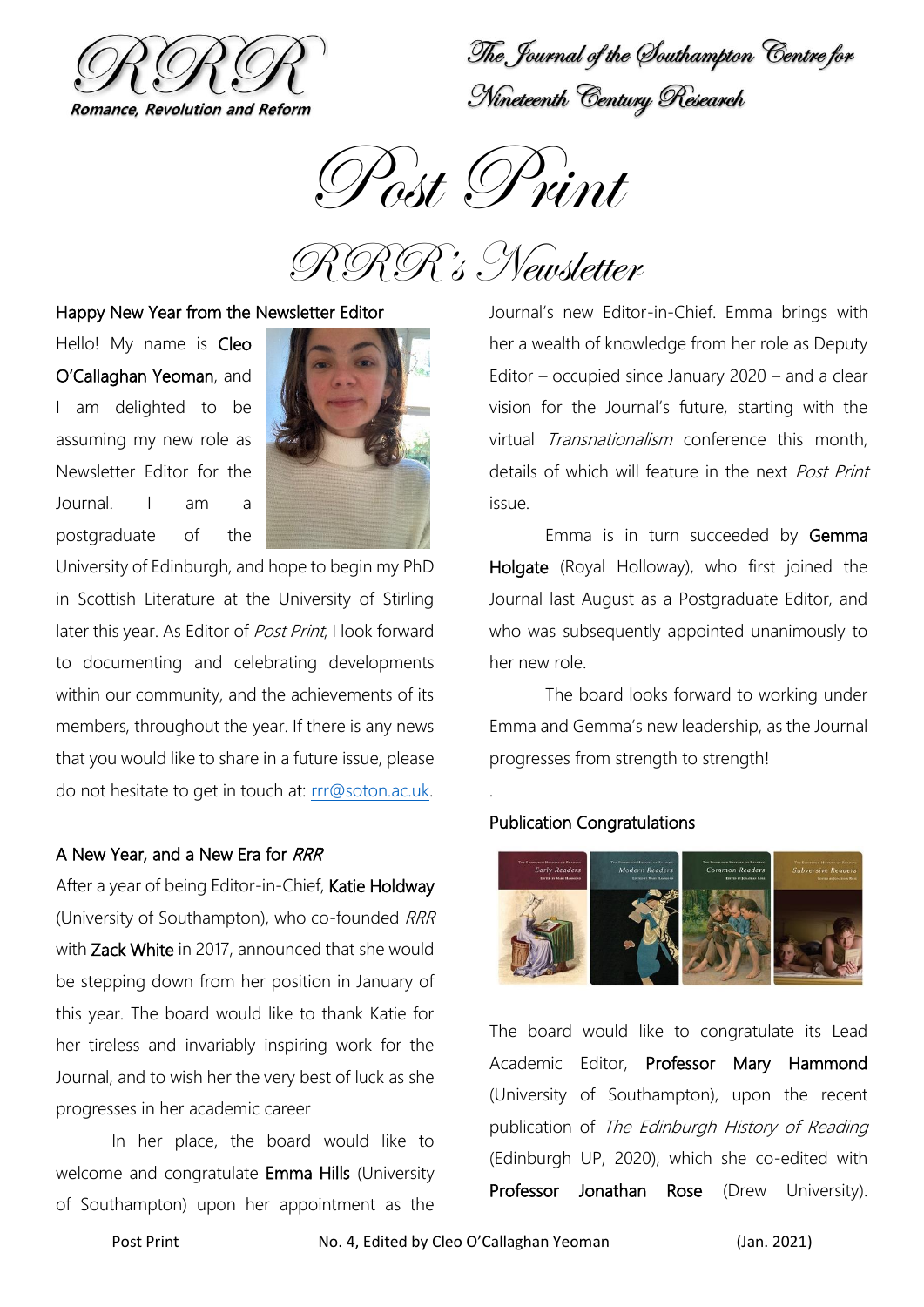

Celebrations were marked with an online launch event, held on 14<sup>th</sup> November 2020 and sponsored by SHARP, during which eight contributors to the collection discussed their work and new frontiers within the field of the history of reading more broadly, within which this edited collection marks an exciting new development.



The board would also like to congratulate Dr Will Kitchen (RRR Academic Editor, University of Southampton) upon the publication of his first monograph, Romanticism and Film: Liszt and Audio-Visual

Explanation (Bloomsbury, 2020). Described as 'a multifaceted study of film discourse', Kitchen's work employs Liszt as a guiding-thread, structuring a general exploration of the concept of Romanticism and its relationship with film more generally.'

# Call for Submissions for Issue 4: 'Transnationalism in the Long-Nineteenth Century.'

The Long-Nineteenth Century saw immense changes in transport, travel, infrastructure, technology, exploration, journalism, and politics that dramatically transformed the ways in which places and people around the world were connected. Steam trains and telegraph cables, photography and newspapers made the world a smaller, more connected place for some, and alienated others. Yet these technological advancements, and the transnational networks they facilitated, are often viewed from a Euro-centric perspective.

The Journal of the Southampton Centre for Nineteenth Century Research

Now, more than ever, it is important to think globally and to challenge these dominant Eurocentric narratives. This issue will be a space where disparate transnational research into the Long-Nineteenth Century from across the Arts, Humanities and Social Sciences, and from around the world can be read in discourse together.

Papers are invited of between 4,000 and 8,000 words on any aspect of transnationalism in the Long-Nineteenth Century (1789–1914) from disciplines across the Arts, Humanities and Social Sciences and from scholars at any stage in their academic careers. We are especially interested in interdisciplinary submissions and encourage papers from archaeological, ethnographic, musical and social sciences perspectives as well as those from literary or historical ones. Potential topics could include: global citizenship; religion; gender and sexuality; black British literature; decolonisation of the arts and heritage; slavery and emancipation; imperial studies; political reform; philosophy; transnational print cultures; boundaries and redefining them; mapping; British colonialism in Ireland; international trade and exchange; Orientalism/Occidentalism and eco studies.

The closing date for submissions is Sunday 25<sup>th</sup> April 2021. To submit a paper, please email [rrr@soton.ac.uk.](mailto:rrr@soton.ac.uk)



# CFP: Local Population Studies Society Conference

The Local Population Studies Society is pleased to announce that its Spring Conference will be held on

17<sup>th</sup> April 2021, organised in conjunction with the University of Southampton by Dr Andrew Hinde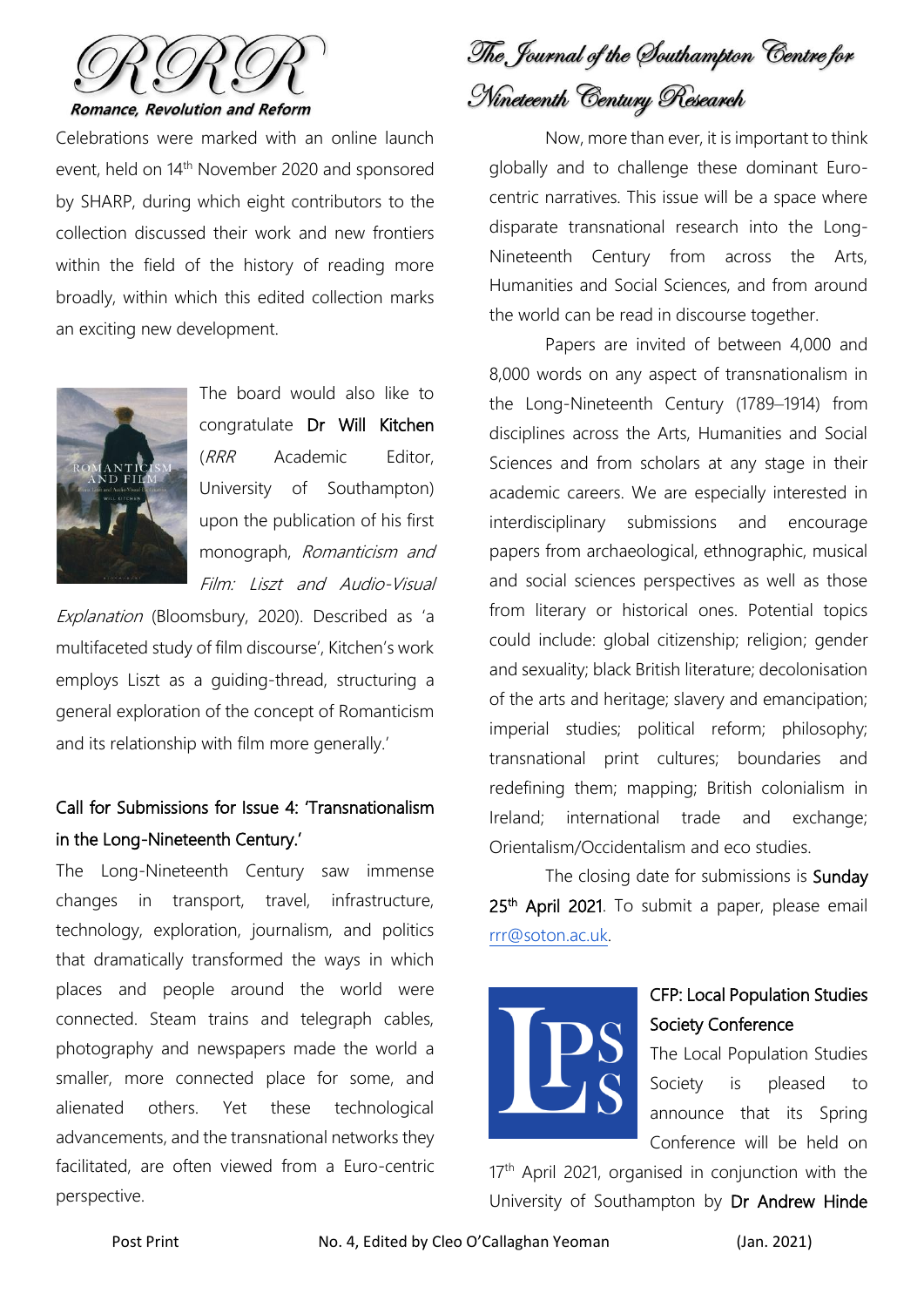

**Romance, Revolution and Reform** 

and Stephanie Thiehoff. The Society welcomes proposals for papers from both postgraduate and postdoctoral researchers, and encourages both qualitative and quantitative approaches. Proposals must be submitted by 31<sup>st</sup> January 2021, and access to the full CFP can be found here: [Call for Papers:](https://population-europe.eu/call-papers/call-papers-local-population-studies-society-conference)  [Local Population Studies Society Conference.](https://population-europe.eu/call-papers/call-papers-local-population-studies-society-conference)



CFP: Victorian Popular Fiction Association's (VPFA)  $13^{th_m}$ Annual Virtual Conference

The VPFA is delighted to announce that its 13<sup>th</sup> annual conference will take place this year from 14<sup>th,</sup> 16<sup>th</sup> July 2021, hosted online via MS Teams

by the University of Greenwich. The theme is ' Victorian Inclusion and Exclusion', to which a range of inter- and multidisciplinary approaches is welcomed. Contributions from postgraduates, ECRs, and independent scholars are especially encouraged, and three student/unwaged registration fee waivers will be available for accepted proposals. The closing date for submissions is 28<sup>th</sup> February 2021, and access to the full CFP can be found here: [VPFA Annual](https://victorianpopularfiction.org/vpfa-annual-conference/)  [Conference.](https://victorianpopularfiction.org/vpfa-annual-conference/)

### Viva Victories

November 2020 was a particularly busy month for our community, especially when it came to PhD vivas. We would like to congratulate Vic Clarke (University of Leeds) for passing her viva with a thesis entitled 'Reading and Writing the Northern Star, 1837-1847.' Vic is currently developing a postdoctoral research project on the histories and

The Journal of the Southampton Centre for Nineteenth Century Research

legacies of ethical fashion in the north of England through the long nineteenth century.

We would also like to congratulate Eleanor Hopkins (University of Exeter), who passed her viva with a thesis entitled 'Postal Bodies: Imagining Communication Infrastructures in Nineteenth-Century Literature.' Eleanor is currently co-editor of the Routledge Sourcebook: Nineteenth-Century Communications: A Documentary History, 1780– 1918.

Finally, We would like to congratulate Stephan Pigeon (McGill University), who successfully defended his thesis entitled 'Scissorsand-Paste: the Labour, Law, and Practice of Circulating Journalism in the British Newspaper and Periodical press, 1842–1911', of which related publications have appeared in the Journal of Victorian Culture (22:1, 2017) and Publishing History (80, 2019).

Congratulations Dr Clarke, Dr Hopkins, and Dr Pigeon!

#### Seminar Series Success



In keeping with the necessarily virtual nature of 2020, last year's Southampton Centre for Nineteenth-Century Research (SNCR) seminar series was held online. Attendees were treated to two fantastic talks, the first of which was held on 11<sup>th</sup> November 2020 and entitled 'When London Cried: Life on the street and how to write about it,' in